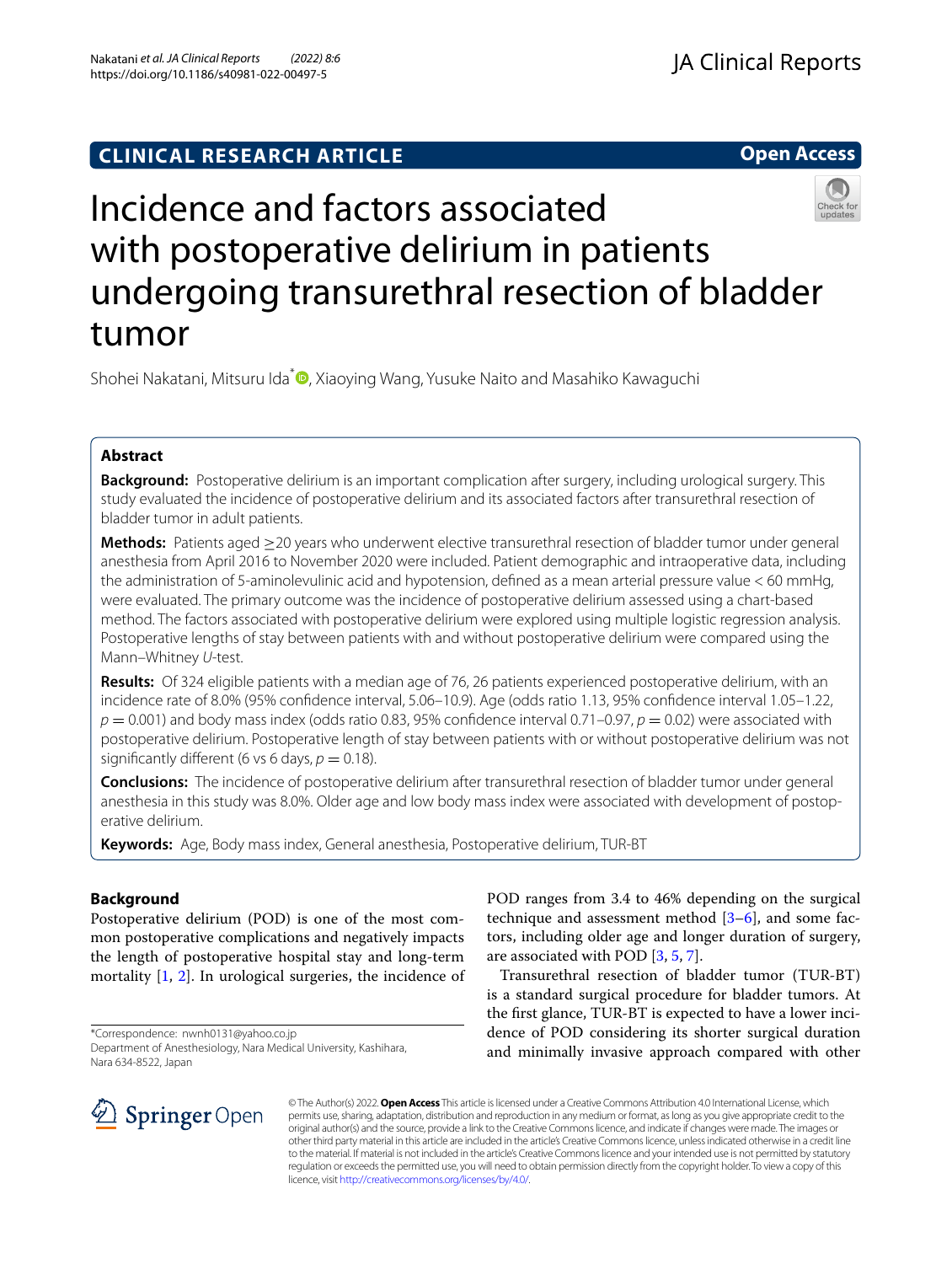major urological procedures such as radical cystectomy and nephrectomy. These advantages are also the reasons why older patients are more likely to undergo TUR-BT; because advanced age is a risk factor for POD, the incidence of POD after TUR-BT may indeed be higher than expected. However, little evidence is currently available regarding POD after TUR-BT. Hypotension often occurs during anesthesia, but the impact of intraoperative hypotension on POD has not been fully investigated in non-cardiac surgery [8]. Additionally, TUR-BT using 5-aminolevulinic acid (5-ALA) has become a common procedure to facilitate the identifcation of an accurate resection range and this is associated with a risk of intraoperative hypotension [\[8](#page-5-5)].

To evaluate the incidence of POD following TUR-BT and its associated factors, we performed a secondary analysis using data from a study that showed that preoperative oral 5-ALA was associated with intraoperative hypotension in patients undergoing TUR-BT [\[9](#page-5-6)].

## **Methods**

## **Ethical approval**

The original study and this secondary analysis were approved by Nara Medical University Institutional Review Board, Kashihara, Nara, Japan (Number 2904). The need for informed consent was waived owing to the retrospective nature of this study.

### **Patient cohort**

Patients aged 20 years or older who underwent elective TUR-BT for bladder tumors under general anesthesia from April 2016 to November 2020 at our tertiary teaching hospital were eligible for enrolment in our original study. Patients with a preoperative diagnosis of dementia and who required additional procedures in addition to TUR-BT were excluded. Patients with missing data were also excluded from the analysis.

#### **Data collection**

Age, sex, body mass index, preexisting medical conditions (hypertension, ischemic heart disease, symptomatic stroke, diabetes), pulmonary function (normal, obstructive lung disease, restrictive lung disease), plasma albumin, plasma creatinine, American Society of Anesthesiologists-Physical Status (ASA-PS), and preoperative administration of 5-ALA were obtained from the electric medical records. We defned patients taking antihypertensive drugs and oral diabetic drugs or injectable insulin as patients with hypertension and diabetes mellitus, respectively. Patients were considered to have obstructive lung disease if their forced expiratory volume 1.0 (s) % was <70%; restrictive lung disease was defned as a vital capacity of <80%. Patients with ischemic heart disease were defned as those having a history of coronary artery bypass graft and/or percutaneous coronary intervention. Intraoperative data including anesthetics (inhalation agents or propofol), intraoperative hypotension, and duration of anesthesia were also assessed. Intraoperative hypotension was defned as a mean arterial pressure value < 60 mmHg, in accordance with a recent review  $[10]$  $[10]$ .

## **Outcome**

The primary outcome for this study was the incidence of POD and its associated factors occurring during the frst 7 postoperative days or up to the day of discharge; these data were obtained using a chart-based method for the prediction of delirium  $[11]$  $[11]$ . This method, which has been widely used to identify delirium after anesthesia and during intensive care, allows for the assessment of delirium during the evaluation period, including overnight [[12–](#page-5-9) [14\]](#page-5-10). The secondary outcome was the difference in postoperative length of stay categorized based on POD.

## **Statistical analysis**

Data are presented as median [frst quartile, third quartile] or *n* (%). Univariate analysis was performed using Fisher's exact test or Mann–Whitney *U*-test for categorical or continuous variables, respectively. Multiple logistic regression analysis with all explanatory variables was used to identify variables associated with the primary outcome. In multiple logistic regression analysis, ASA-PS was divided into two groups, namely, ASA-PS 1 and 2 or ASA-PS 3; then, ASA-PS 3 was included as one of the covariates. Furthermore, the postoperative length of stay was compared between patients with POD or without POD using the Mann–Whitney *U*-test. *p* < 0.05 was considered statistically signifcant.

Sample size was not calculated due to the nature of a secondary analysis and was based on our original study; thus, the incidence of POD is expressed as a percentage, with the 95% confdence interval (CI) calculated using the Wald method. The number of cases  $\geq$ 10 times the explanatory variable for the number of cases with few outcomes is recommended to perform the logistic regression analysis. In this study, of the covariates collected in our original study, only factors considered to be strongly associated with POD were analyzed; however, the number of these covariates exceed the recommended number. Thus, not only results of the logistic regression analysis, such as odds ratios and *p* values, but also those of the Hosmer–Lemeshow test and AUC were analyzed. The Hosmer–Lemeshow test was used to test the calibration of the model, and the area under the receiver operating characteristic curve (AUC) was computed as a descriptive tool for measuring model bias.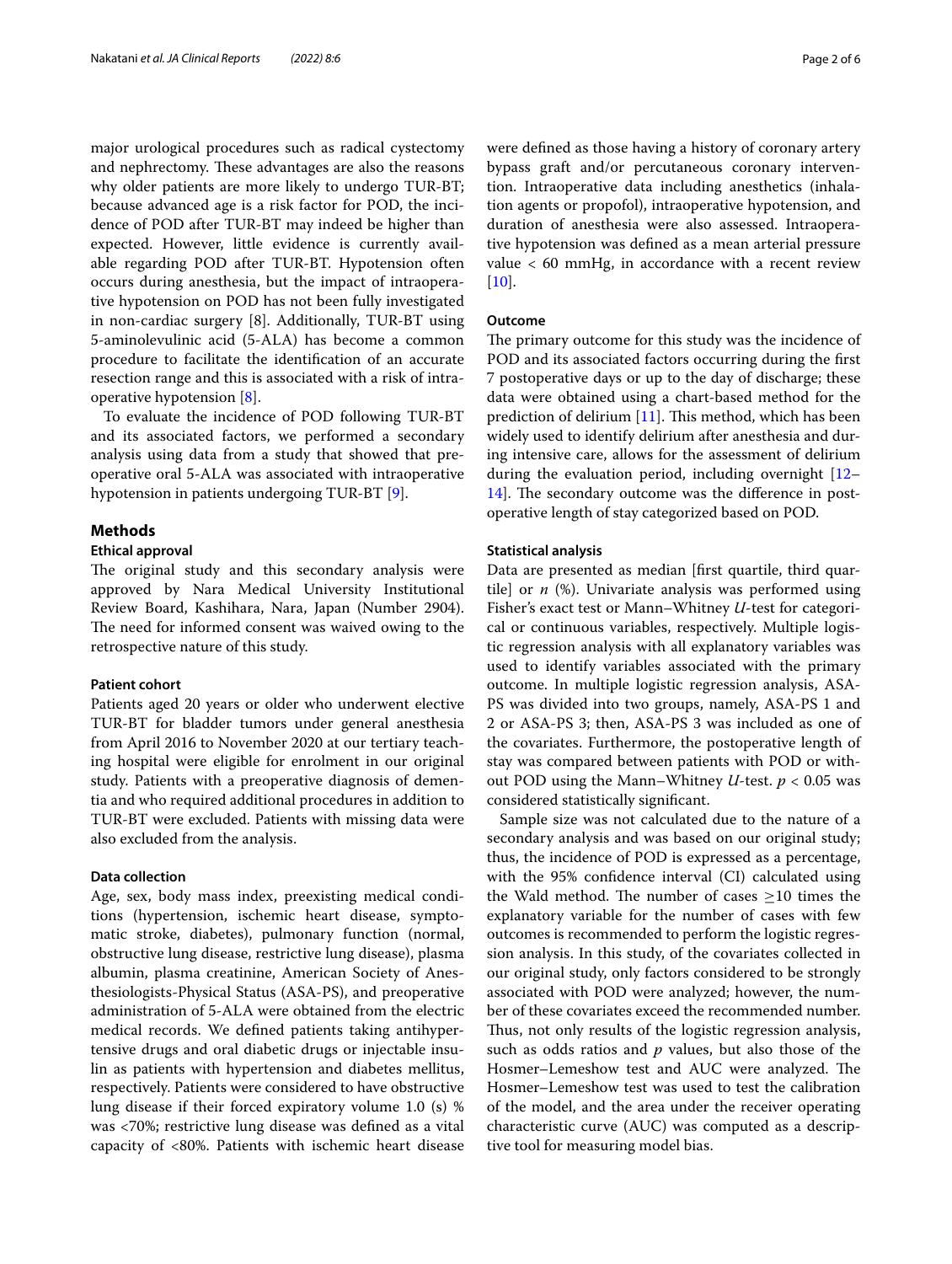## **Literature review**

In 2020, a well-designed systematic review of postoperative delirium after urologic surgery was published [[7\]](#page-5-4); however, few systematic reviews have evaluated POD after transurethral resection (TUR). Thus, in order to understand the current status of POD after TUR, we performed an additional search on July 11, 2021, using MEDLINE, Embase, PsycINFO, CINAHL, and Cochrane library to identify new studies published from January 23, 2020 (last day which the previous systematic review included in the search), to July 10, 2021, that evaluated POD after urological surgery. We then planned to extract studies focusing on TUR. Randomized controlled trials, prospective and retrospective observational studies, and

<span id="page-2-0"></span>**Table 1** Patient demographics and intraoperative data of patients with and without postoperative delirium

|                                        | POD (-) ( $n = 298$ ) | POD $(+) (n = 26)$ | p value |
|----------------------------------------|-----------------------|--------------------|---------|
| Age (years)                            | 75.0 [69.0, 80.0]     | 81.0 [76.0, 84.0]  | 0.0003  |
| Sex: male                              | 237 (79.5)            | 24 (92.3)          | 0.19    |
| Body mass index (kg/<br>m <sup>2</sup> | 23.5 [21.3, 25.8]     | 22.6 [19.8, 24.8]  | 0.062   |
| Preexisting medical conditions         |                       |                    |         |
| Hypertension                           | 169 (56.7)            | 14(53.8)           | 0.83    |
| Ischemic heart<br>disease              | 266 (89.3)            | 21 (80.8)          | 0.19    |
| Symptomatic<br>stroke                  | 43 (14.4)             | 5(19.2)            | 0.56    |
| <b>Diabetes</b>                        | 87 (29.2)             | 7(26.9)            | 1       |
| Pulmonary function                     |                       |                    | 0.16    |
| Normal                                 | 182 (61.0)            | 12(46.1)           |         |
| Obstructive lung<br>disease            | 84 (28.2)             | 12 (46.2)          |         |
| Restrictive lung<br>disease            | 32 (10.7)             | 2(7.7)             |         |
| Plasma albumin (q/<br>dL)              | $4.2$ [4.0, 4.4]      | $4.1$ [3.8, 4.3]   | 0.14    |
| Plasma creatinine<br>(mq/dL)           | $0.91$ [0.76, 1.15]   | 0.89 [0.82, 1.09]  | 0.82    |
| ASA-PS                                 |                       |                    | 0.79    |
| 1 or 2                                 | 54 (18.1)             | 5(19.2)            |         |
| 3                                      | 244 (81.9)            | 21 (80.8)          |         |
| 5-ALA                                  | 141 (47.3)            | 12 (46.2)          | 1       |
| Intraoperative data                    |                       |                    |         |
| Anesthetics                            |                       |                    | 0.37    |
| Inhalation agents                      | 284 (95.3)            | 24 (92.3)          |         |
| Propofol                               | 14(4.6)               | 2(7.6)             |         |
| Intraoperative hypo-<br>tension        | 49 (16.4)             | 4(15.4)            | 1       |
| Duration of anesthe-<br>sia (min)      | 104 [84, 130]         | 120 [95, 144]      | 0.08    |

Median [frst quartile, third quartile] or number (%)

*POD* postoperative delirium, *ASA-PS* American Society of Anesthesiologists physical status, *5-ALA* 5-amino levulinic acid

systematic reviews with or without meta-analysis written in English were eligible for inclusion. The manuscript titles and abstracts were screened independently by two of the authors (SN and MI). Finally, inconsistencies were resolved by discussion. The full search strategy is presented in Supplemental Table [1](#page-4-1).

## **Results**

Of 324 eligible patients, 26 patients experienced POD, with an incidence rate of 8.02% (95% *CI* 5.06–10.9). Table [1](#page-2-0) shows the results of the univariate analysis. Patients who experienced POD were older; however, there were no diferences in the rate of preoperative 5-ALA administration and intraoperative hypotension between patients who did and did not experience POD. As shown in Table [2,](#page-2-1) multiple logistic regression analysis revealed that age (odds ratio 1.13, 95% *CI* 1.05–1.22,  $p = 0.001$ ) and body mass index (odds ratio 0.83, 95%) *CI* 0.71–0.97,  $p = 0.023$ , which was not statistically signifcant in univariate analysis, were associated with

<span id="page-2-1"></span>**Table 2** Results of multiple logistic regression analysis for postoperative delirium

|                                      | Odds ratio | 95%<br>confidence<br>interval | <i>p</i> value |
|--------------------------------------|------------|-------------------------------|----------------|
| Age (years)                          | 1.13       | $1.05 - 1.22$                 | 0.001          |
| Sex: male                            | 0.21       | $0.04 - 1.14$                 | 0.072          |
| Body mass index (kg/m <sup>2</sup> ) | 0.83       | $0.71 - 0.97$                 | 0.023          |
| Preexisting medical conditions       |            |                               |                |
| Hypertension                         | 0.8        | $0.31 - 2.10$                 | 0.66           |
| Ischemic heart disease               | 1.25       | $0.32 - 4.74$                 | 0.74           |
| Symptomatic stroke                   | 1.11       | $0.31 - 3.89$                 | 0.86           |
| <b>Diabetes</b>                      | 1.07       | $0.38 - 3.02$                 | 0.89           |
| Pulmonary function                   |            |                               |                |
| Normal                               | 1          |                               |                |
| Obstructive lung disease             | 1.75       | $0.69 - 4.41$                 | 0.23           |
| Restrictive lung disease             | 0.5        | $0.09 - 2.86$                 | 0.44           |
| Plasma albumin (g/dL)                | 0.85       | $0.27 - 2.64$                 | 0.78           |
| Plasma creatinine (mg/dL)            | 0.56       | $0.14 - 2.23$                 | 0.41           |
| ASA-PS                               |            |                               |                |
| $1$ or $2$                           | 1          |                               |                |
| 3                                    | 0.68       | $0.17 - 2.7$                  | 0.58           |
| $5-AI$ A                             | 1.03       | $0.39 - 2.71$                 | 0.95           |
| Intraoperative data                  |            |                               |                |
| Anesthetics                          |            |                               |                |
| Inhalation agents                    | 1          |                               |                |
| Propofol                             | 2.52       | $0.41 - 15.1$                 | 0.31           |
| Intraoperative hypotension           | 0.88       | $0.23 - 3.32$                 | 0.85           |
| Duration of anesthesia (min)         | 1.01       | $0.99 - 1.01$                 | 0.24           |

*ASA-PS* American Society of Anesthesiologists physical status, *5-ALA* 5-amino levulinic acid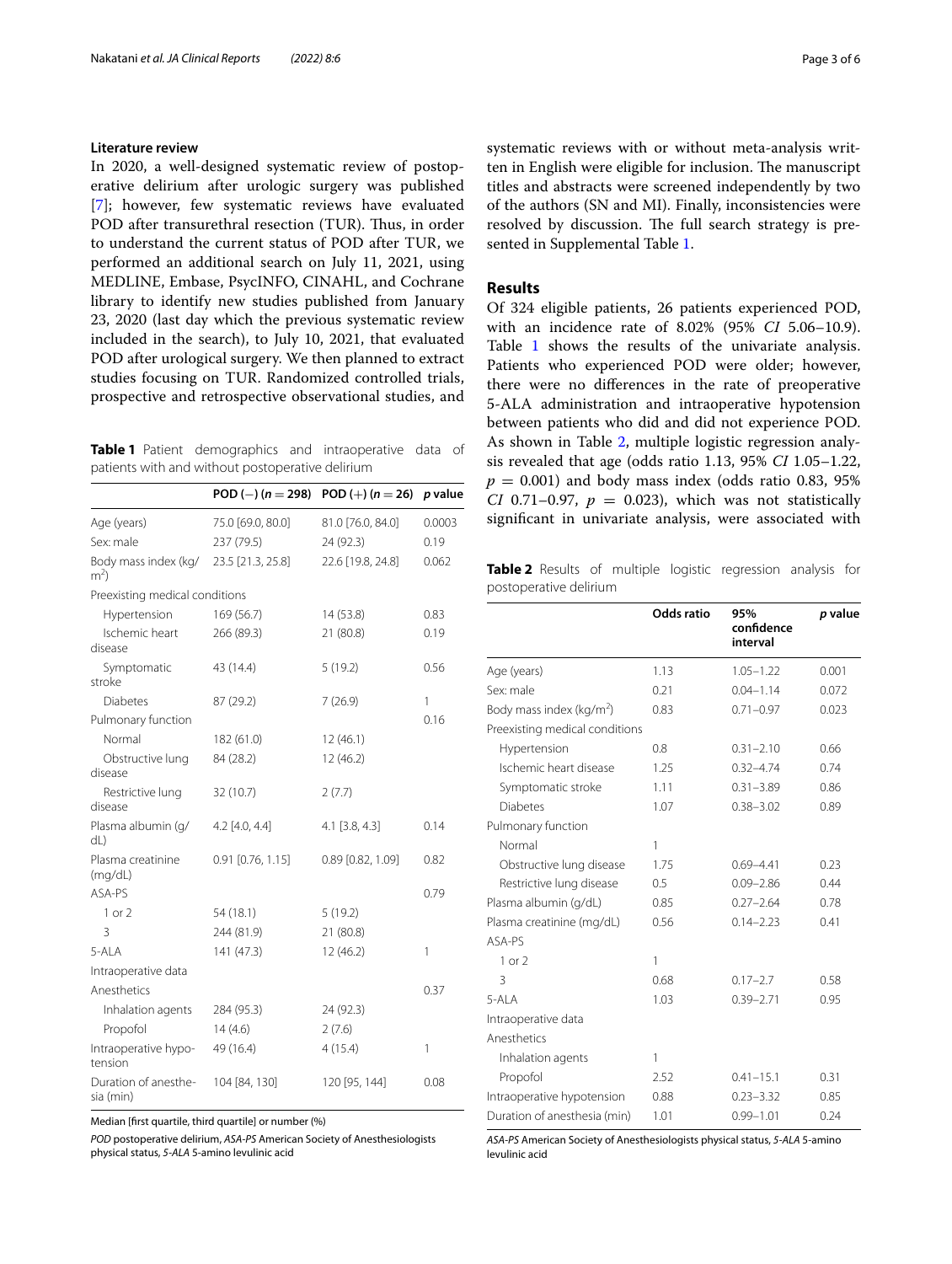the incidence of POD. The Hosmer–Lemeshow test did not reject a logistic regression model fit ( $p = 0.85$ ). The explanatory model based on these variables had an area under the receiver operating characteristic curve of 0.79 (95% *CI*, 0.71–0.88). There was no statistical difference in the postoperative length of stay between patients with or without POD (6 [5, 8] vs. 6 [6, 8] days,  $p = 0.18$ ).

#### **Literature review**

The literature search yielded 270 papers. After a careful selection process (Preferred Reporting Items for Systematic Reviews and Meta-Analyses study flow diagram, Supplemental Figure [1\)](#page-4-2), 19 papers, including six original studies and 13 systematic reviews, were selected as candidates. After a hand research of the references cited in previous systematic reviews, we screened an additional 49 original studies; then, of the 55 original studies, 39 were excluded. Of the remaining 16 studies, MI contacted the corresponding authors of all but three studies, in which surgical techniques were clear, in order to obtain accurate information. Two authors provided the details, one author stated his or her study had no patient undergoing TUR, and the other authors did not respond. Finally, fve papers were included in our review, and the study characteris-tics are presented in Table [3.](#page-3-0) The mean age of patients included in all studies was >70 years, four studies included patients undergoing transurethral resection of the prostate (TUR-P)  $[3, 15, 17, 18]$  $[3, 15, 17, 18]$  $[3, 15, 17, 18]$  $[3, 15, 17, 18]$  $[3, 15, 17, 18]$  $[3, 15, 17, 18]$  $[3, 15, 17, 18]$ , and only two studies assessed POD after TUR-BT  $[3, 16]$  $[3, 16]$  $[3, 16]$  $[3, 16]$ . The incidence of POD ranged from 1.2 to 21.2% depending on the assessment tool of delirium. One study evaluated associated factors with POD, which included age and pain score[\[17](#page-5-12)].

## **Discussion**

The incidence of POD after TUR-BT was as high as 8.0%; however, there was no relationship between prolonged hospital stay and POD. Surprisingly, this incidence was comparable to the incidence of POD (7.3%) in patients aged  $\geq$ 65 years who underwent elective abdominal surgery under general anesthesia in our hospital [[14\]](#page-5-10). In addition to patient age, which is a well-known risk factor for POD, lower preoperative body mass index was found to be associated with POD risk.

Previous studies assessing POD using the Diagnostic and Statistical Manual of Mental Disorders V (DSM-V) and Intensive Care Delirium Screening Checklist (ICDSC) reported lower incidences of 2.5% and 1.2%, respectively  $[3, 16]$  $[3, 16]$  $[3, 16]$  $[3, 16]$ . The DSM-V is not a screening tool but a diagnostic tool; thus, this lower incidence is reasonable. In contrast, the ICDSC and chart-based

| <b>Authors</b>                        | Year | <b>Number of patients</b> |            | Surgical            | Anesthesia    | <b>POD metric</b>              | <b>POD</b> incidence  | <b>Associated</b> |                                                                   |  |  |  |  |  |  |  |  |  |  |     |     |           |        |             |              |                 |              |
|---------------------------------------|------|---------------------------|------------|---------------------|---------------|--------------------------------|-----------------------|-------------------|-------------------------------------------------------------------|--|--|--|--|--|--|--|--|--|--|-----|-----|-----------|--------|-------------|--------------|-----------------|--------------|
|                                       |      | Total                     | <b>TUR</b> | Mean age<br>(years) | procedure     |                                |                       |                   | factors with POD                                                  |  |  |  |  |  |  |  |  |  |  |     |     |           |        |             |              |                 |              |
| Tai et al. [15]                       | 2015 | 485                       | 485        | 71.2(2.3)           | TUR-P         | Spinal                         | CAM                   | 21.2% (103/485)   | Not assessed<br>using multivariate<br>analysis                    |  |  |  |  |  |  |  |  |  |  |     |     |           |        |             |              |                 |              |
| Sato et al. [16]                      | 2016 | 215                       | 39         | 73.8 (10)           | TUR-BT        | General and<br>spinal          | DSM-V                 | 2.5% (1/39)       | Not assessed<br>specifically for<br>patients who<br>underwent TUR |  |  |  |  |  |  |  |  |  |  |     |     |           |        |             |              |                 |              |
| Xue et al. [17]                       | 2016 | 358                       | 358        | 75.0(6.3)           | TUR-P         | General and<br>spinal          | CAM                   | 7.8% (28/358)     | Age and pain<br>score (multivariate<br>analysis)                  |  |  |  |  |  |  |  |  |  |  |     |     |           |        |             |              |                 |              |
| Braga et al. [18]                     | 2019 | 55                        | 55         | 71.8(5.7)           | TUR-P         | No information<br>was provided | CAM                   | $5.4\%$ (3/55)    | Not assessed<br>using multivariate<br>analysis                    |  |  |  |  |  |  |  |  |  |  |     |     |           |        |             |              |                 |              |
| Matsuki et al. [3]                    | 2020 |                           |            |                     |               |                                |                       |                   |                                                                   |  |  |  |  |  |  |  |  |  |  | 949 | 397 | 76.7(6.9) | TUR-BT | General and | <b>ICDSC</b> | $1.2\%$ (5/397) | Not assessed |
|                                       |      |                           | 86         | 73.7(5.7)           | TUR-P/PVP     | spinal                         |                       | 4.6% (4/86)       | specifically for<br>patients who<br>underwent TUR                 |  |  |  |  |  |  |  |  |  |  |     |     |           |        |             |              |                 |              |
| Nakatani et al.<br>$[8]$ (this study) | 2021 | 324                       | 324        | 74.6 (9.2)          | <b>TUR-BT</b> | General                        | Chart-based<br>method | 8.0% (26/324)     | Age and body<br>mass index (multi-<br>variate analysis)           |  |  |  |  |  |  |  |  |  |  |     |     |           |        |             |              |                 |              |

<span id="page-3-0"></span>**Table 3** Overview of original studies assessing postoperative delirium after transurethral resection

Mean (standard deviation) or number

*TUR* transurethral resection, *POD* postoperative delirium, *TUR-P* transurethral resection of the prostate, *CAM* confusion assessment method, *TUR-BT* transurethral resection of the bladder tumor, *TUL* transurethral ureterolithotripsy, *PVP* photoselective vaporization of the prostate, *DSM* Diagnostic and Statistical Manual of Mental Disorders, *ICDSC* Intensive Care Delirium Screening Checklist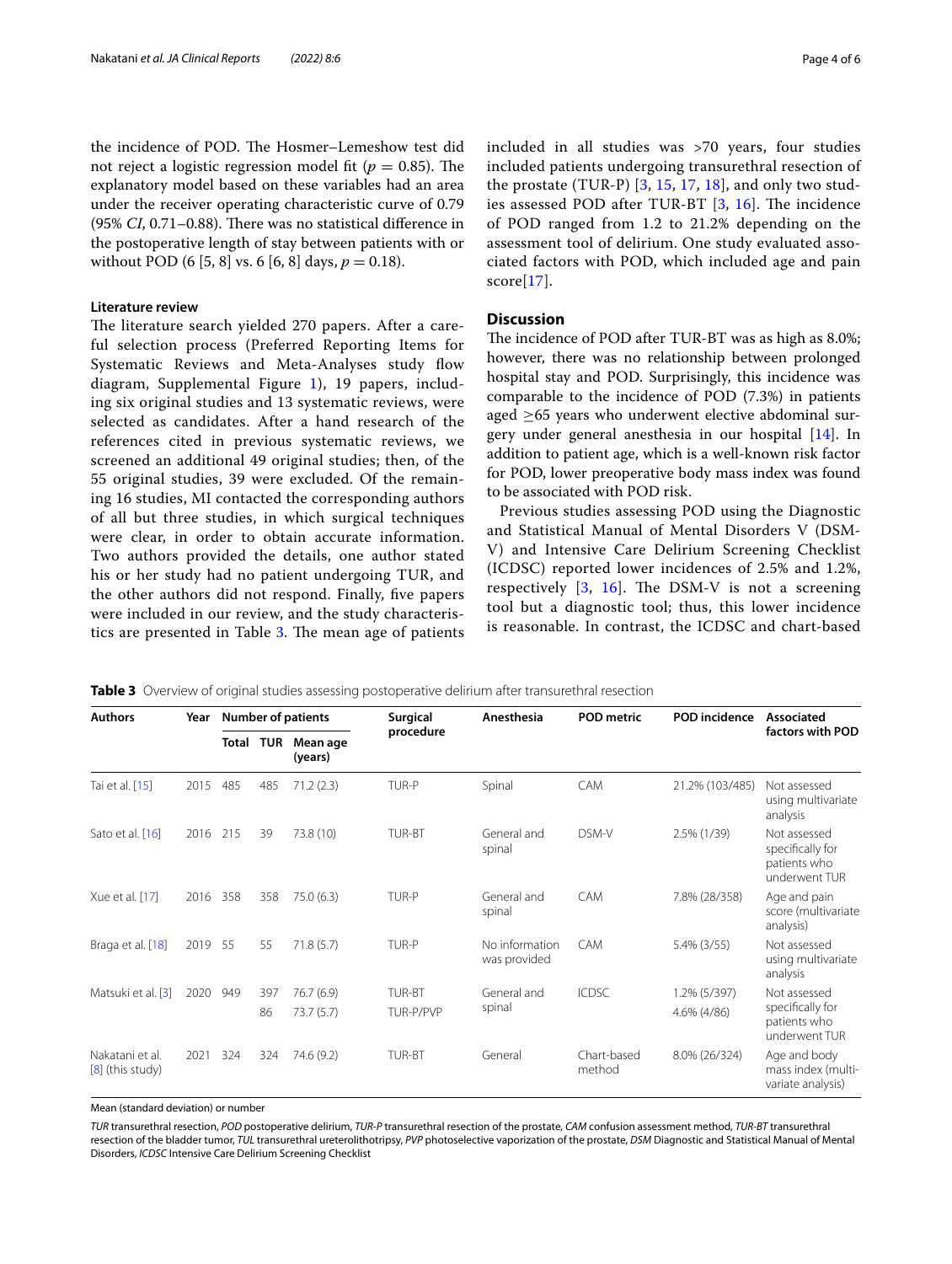method, which are the assessment tools used in this study, are screening tools for delirium, but the ICDSC has lower sensitivity (66.7%) and specifcity (78.1%) [[19](#page-5-15)] than the chart-based method (sensitivity 74% and specificity 83%)  $[11]$  $[11]$ . This fact and the frequency of the screening of POD may have led to a higher incidence of POD in our study.

Regardless of the surgical technique, advanced age is among one of the most well-recognized non-modifable risk factors for POD [[20,](#page-5-16) [21\]](#page-5-17), while preoperative low body mass index (i.e., low body weight) is a modifable factor. Low body weight could refect low skeletal muscle mass, also known as sarcopenia, which is a risk factor for POD [[22,](#page-5-18) [23\]](#page-5-19). However, preoperative exercise training signifcantly contributes to increasing muscle mass [[24\]](#page-5-20); therefore, our results provide the hypothesis whether increasing muscle mass can reduce the incidence of POD will be one of the most important topics for future research.

In this study, intraoperative hypotension occurred in 16.3% of patients. However, it did not affect the occurrence of POD. Previous studies focusing on the relationship between intraoperative hypotension and POD had significant heterogeneity, thus generating conflicting results regarding the association between hypotension and POD [[8,](#page-5-5) [25](#page-5-21), [26](#page-5-22)]. Furthermore, although the exact mechanism of delirium is unclear, neuro-inflammation may play an important role in its development [[27](#page-5-23)]. Systemic hypotension can cause cerebral and cardiac hypoperfusion but not systemic inflammation, which may not be related to delirium; however, elucidating the mechanism underlying the association of hypotension and POD was beyond the scope of this study, and this should be explored in future studies.

Our study has some limitations. First, delirium was assessed using the chart-based method. The confusion assessment method is a standard delirium assessment tool, but it only provides information at the time of assessment. A chart-based method can provide the information regarding delirium during a hospital stay as long as delirium events are documented in the medical chart. Second, we only evaluated pre- and intraoperative data; thus, the results might be diferent if we had included postoperative data such as pain score and sleep quality. Additionally, irritation caused by a urethral catheter could be associated with POD. However, its association is expected to be difficult to be proven because patients who clearly complain of the urethral catheter recognize their situation, which means that they have no POD. Third, because this was a retrospective study in a single-center, generalization of the results may be limited.

## **Conclusion**

In conclusion, this study shows that even though TUR-BT is a minimally invasive surgery with a short intraoperative time, one in 12 patients experienced POD after TUR-BT under general anesthesia, and low body mass index, which is potentially modifable, and older age were associated with POD.

#### **Abbreviations**

POD: Postoperative delirium; TUR-BT: Transurethral resection of bladder tumor; 5-ALA: 5-Aminolevulinic acid; ICDSC: Intensive Care Delirium Screening Checklist; ASA-PS: American Society of Anesthesiologists-Physical Status; CI: Confdence interval; AUC: Area under the receiver operating characteristic curve; TUR: Transurethral resection.

#### **Supplementary Information**

The online version contains supplementary material available at [https://doi.](https://doi.org/10.1186/s40981-022-00497-5) [org/10.1186/s40981-022-00497-5](https://doi.org/10.1186/s40981-022-00497-5).

<span id="page-4-2"></span><span id="page-4-1"></span>**Additional fle 1: Supplemental Table 1.** The search strategies in Medline, Embase, PsycINFO, CINAHL, and Cochrane.

**Additional fle 2: Supplemental Figure 1.** Preferred reporting items for systematic reviews and meta-analyses flow diagram of systematic search.

## **Acknowledgements**

None.

#### **Authors' contributions**

MI conducted the statistical analyses, drafted the manuscript, and obtained the approval from the Institutional Review Board. SN and XW collected the patients' data. YT revised and edited the manuscript. MK revised and edited the manuscript. All authors contributed to and approved the fnal version of the manuscript.

#### **Funding**

None

#### **Availability of data and materials**

They are available as a spreadsheet fle upon reasonable request.

#### **Declarations**

#### **Ethics approval and consent to participate**

The original study and this secondary analysis were approved by Nara Medical University Institutional Review Board, Kashihara, Nara, Japan (Number 2904). The need for informed consent was waived owing to the retrospective nature of this study.

#### **Consent for publication**

Not applicable

#### **Competing interests**

The authors declare that they have no competing interests.

## Received: 25 November 2021 Revised: 5 January 2022 Accepted: 13 January 2022

Published online: 22 January 2022

#### **References**

<span id="page-4-0"></span>1. Scholz AF, Oldroyd C, McCarthy K, Quinn TJ, Hewitt J. Systematic review and meta-analysis of risk factors for postoperative delirium among older patients undergoing gastrointestinal surgery. Br J Surg. 2016;103:e21–8.